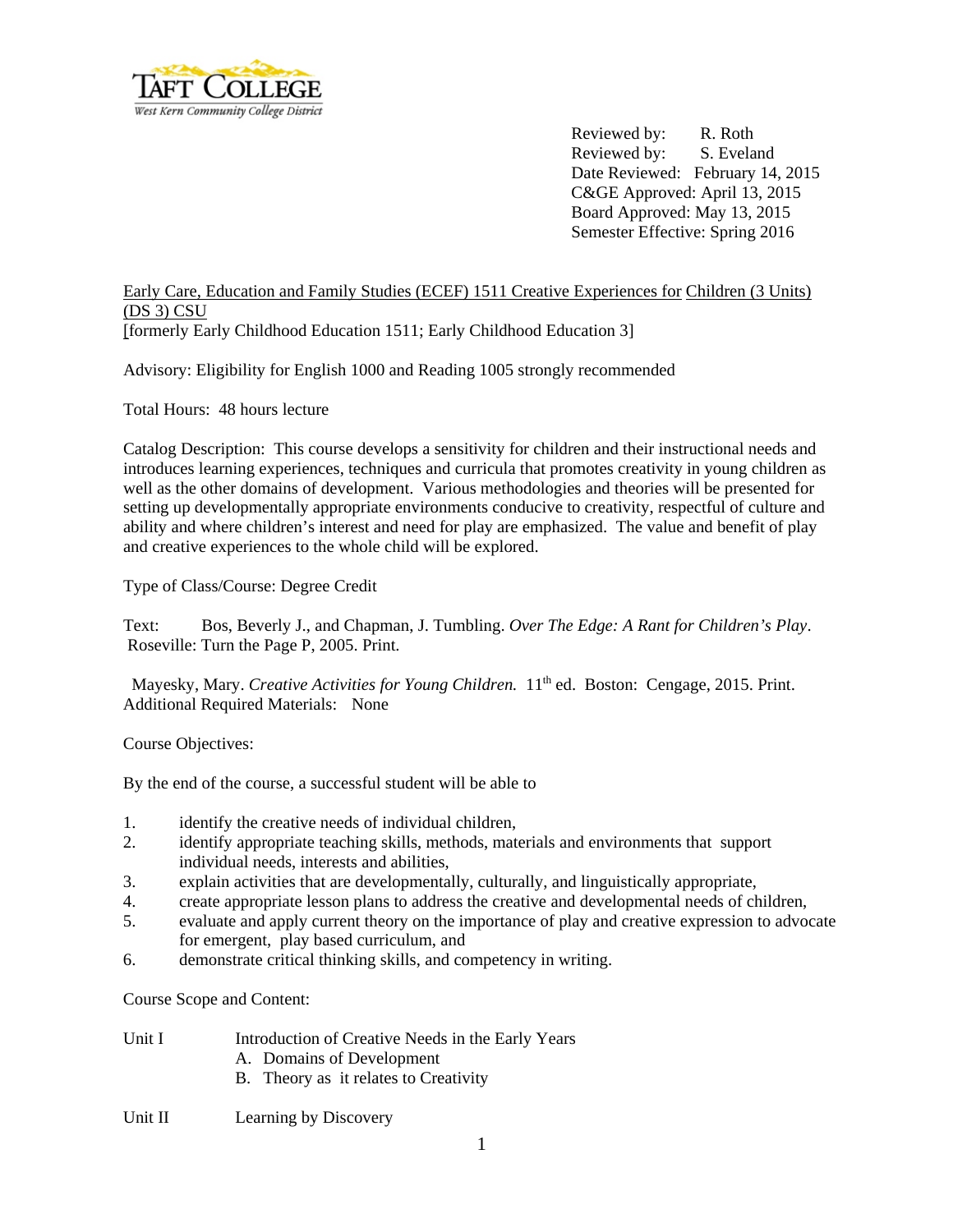

- A. Play
- B. The Importance of Time
- C. Addressing Individual Needs and Interests
- Unit III Creating Environments
	- A. Indoor and Outside Environments
	- B. Including Areas (art, music, story, dramatic play, science, large motor/blocks, manipulatives)

## Unit IV Sensitive Awareness of Special Needs, Ethnicity, and Diversity Issues

- A. Culture
- B. Language
- C. Ability and Accommodations
- D. Developmentally, Culturally and Exceptionally Appropriate Activities

## Unit V Activities

- A. Reading and Storytelling
- B. Music and Movement
- C. Sand and Water Play
- D. Indoor/Outdoor Activities
- E. Math and Science
- F. Art Activity

Unit VI Technology in the Classroom

- A. Developmentally Appropriate Programs
- B. Use and Time
- C. Guiding children

Learning Activities Required Outside of Class:

 The students in this class will spend a minimum of 6 hours per week outside of the regular class time doing the following:

- 1. Skill practice
- 2. Completing required reading
- 3. Written work

Methods of Instruction:

- 1. Multimedia presentations
- 2. Workshops
- 3. Visiting specialists
- 4. Class presentations
- 5. Reading and evaluations
- 6. Hands-on projects

Methods of Evaluation:

- 1. Written assignments, including:
	- a. journal entries